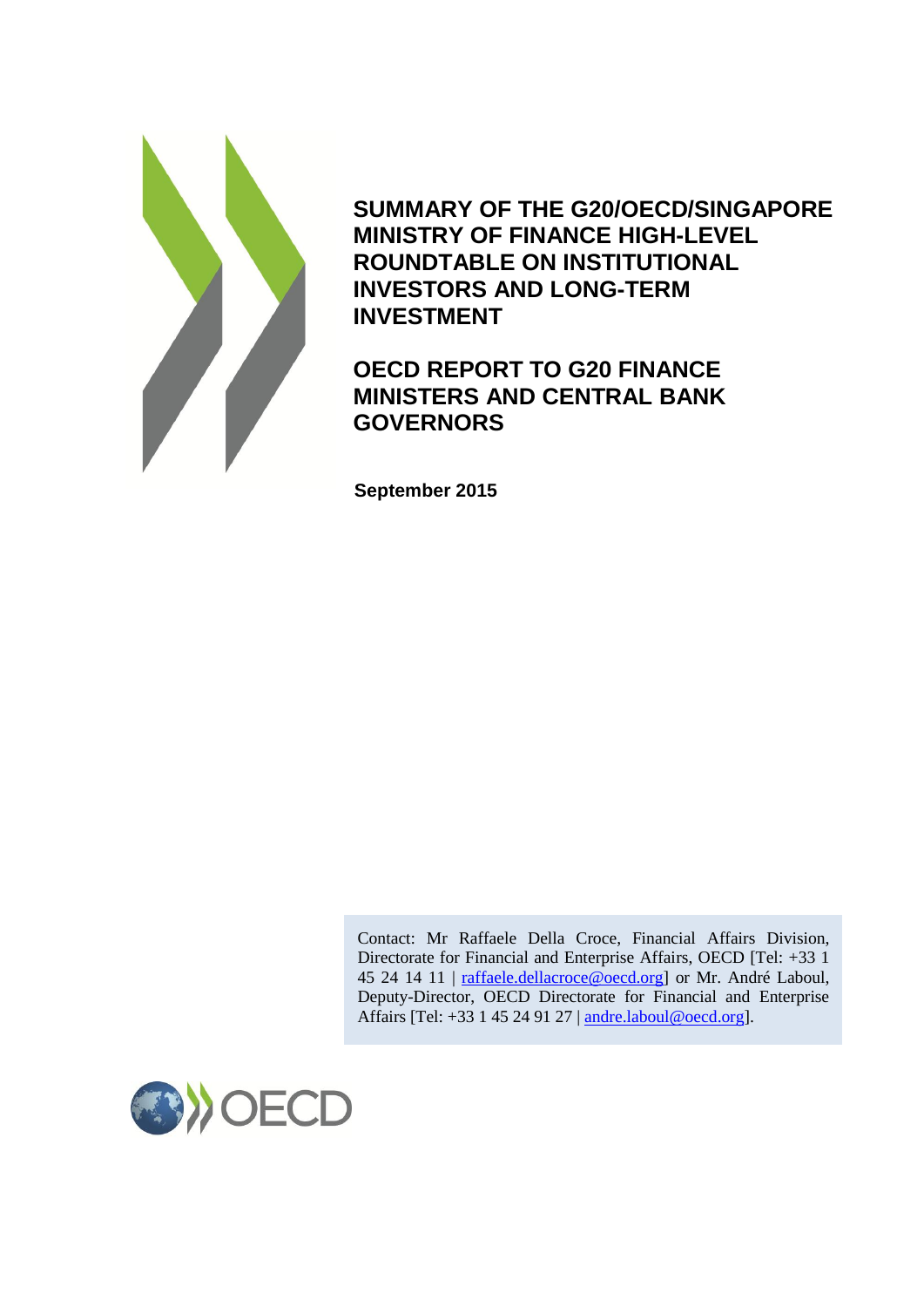





This analytical report is circulated under the responsibility of the Secretary-General of the OECD. The opinions expressed and arguments employed herein do not necessarily reflect the official views of OECD member countries or of the G20.

This report was submitted to the G20 IIWG meeting in Berlin on 20-21 August 2015, and is now transmitted to the September meeting of the G20 Finance Ministers and Central Bank Governors.

*This document and any map included herein are without prejudice to the status of or sovereignty over any territory, to the delimitation of international frontiers and boundaries and to the name of any territory, city or area.*

© OECD 2015. Applications for permission to reproduce or translate all or part of this material should be made to: rights@oecd.org.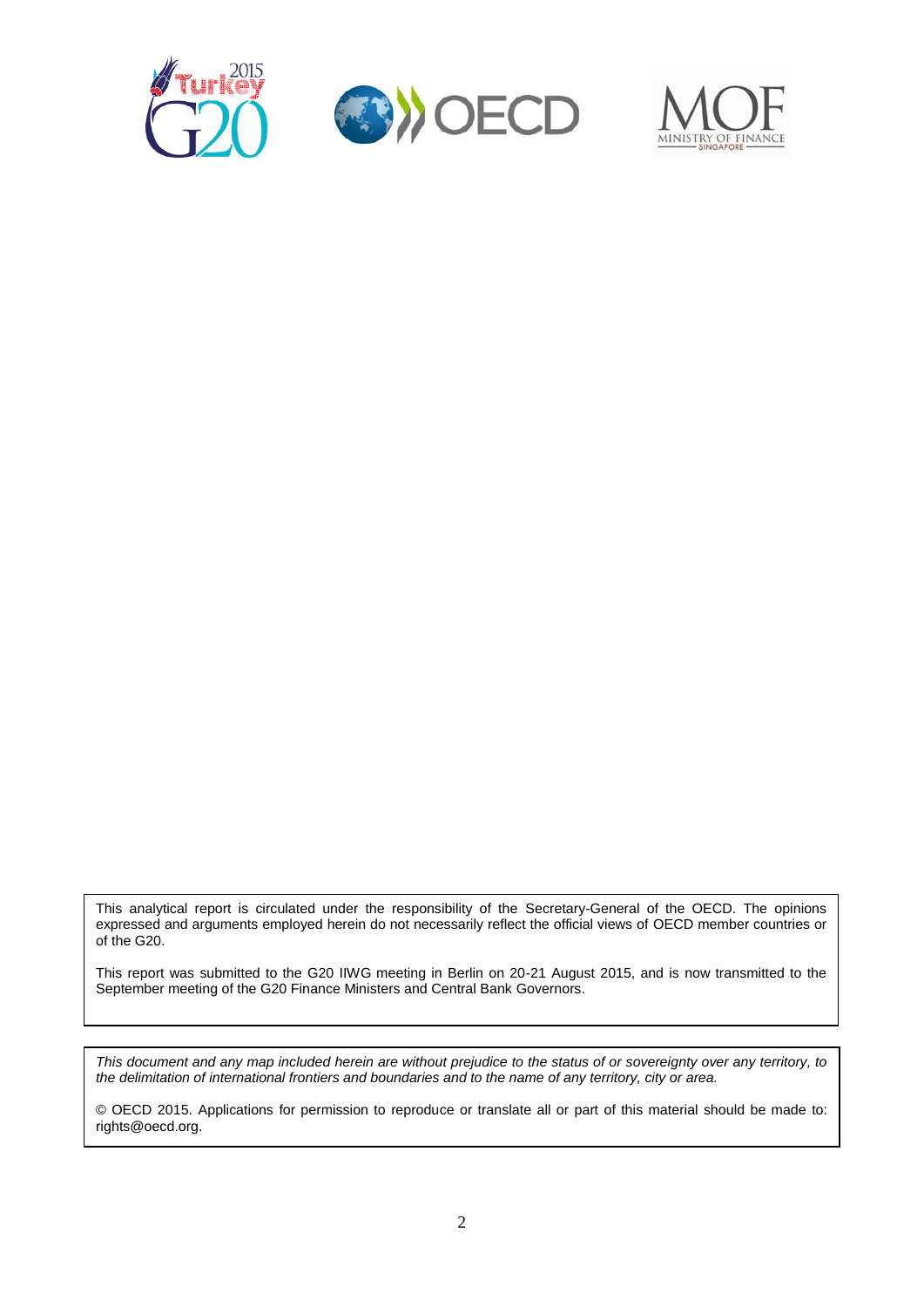

# **G20/OECD Singapore High-Level Roundtable on Institutional Investors and Long-term Investment**

*Organised under the aegis of the G20 Turkish Presidency, the OECD and the Singapore Ministry of Finance*

### **28 May 2015, Singapore**

#### **Introduction**

The G20 Turkish Presidency, the Organisation for Economic Co-operation and Development (OECD) and the Singapore Ministry organised on the 28<sup>th</sup> of May the G20/OECD High-Level Roundtable on Institutional Investors and Long-Term Investment (the High Level Roundtable). The third High-Level Roundtable, after the Russian and Australian G20 presidency roundtables in 2013 and 2014 was organised this year in Singapore.

The High Level Roundtable is an invitation only event, bringing together selected senior representatives of long-term institutional investors, banks and corporates as well as high-level officials and experts from governments and international organisations. Discussions focused on key themes related to the G20's work this year, including how policymakers and investors can facilitate private sector infrastructure financing, the development of infrastructure as an asset class, issues related to the regulation of long-term investment, and recently launched initiatives such as the G20 Global Infrastructure Hub. This Roundtable contributed to the G20's work on long-term investment financing and the OECD's project on *Institutional Investors and Long-term Investment* [\(www.oecd.org/finance/lti\)](http://www.oecd.org/finance/lti) *[see appendix for background to the Roundtable and the Agenda for this year]*

#### **Summary record**

### **SESSION I: Role of Capital Markets for long-term Investment. Access to Finance: Financial Instruments for Infrastructure Investment**

Speakers noted vast improvements in the willingness of banks to take risks across developed economies. While banks still play a crucial role in financial intermediation for long-term projects, the natural match of long-term real assets with the long-term liabilities of pension funds and insurers should increasingly attract such investors. Shareholders of pension funds are not interested in buying and selling assets, but in long-term profits. The emergence of sustainability and stewardship as components of long-term value has put additional attention on the social role of institutional investors, such as the financing of the transition to a "green economy". The increasing volume of green bonds and sukuk is illustrative of these developments. However, some participants insisted that the fiduciary duty of asset managers must remain the key driver of investment decisions.

At the same time, yields on government bonds remain low and will potentially stay low for an extended period of time, pushing investors towards other asset classes. Infrastructure can offer attractive yields to investors over an extended period of time, while also providing diversification benefits. Competition for high-quality infrastructure assets has intensified, resulting in higher prices and driving down returns. Governments have a range of instruments available to enhance the return of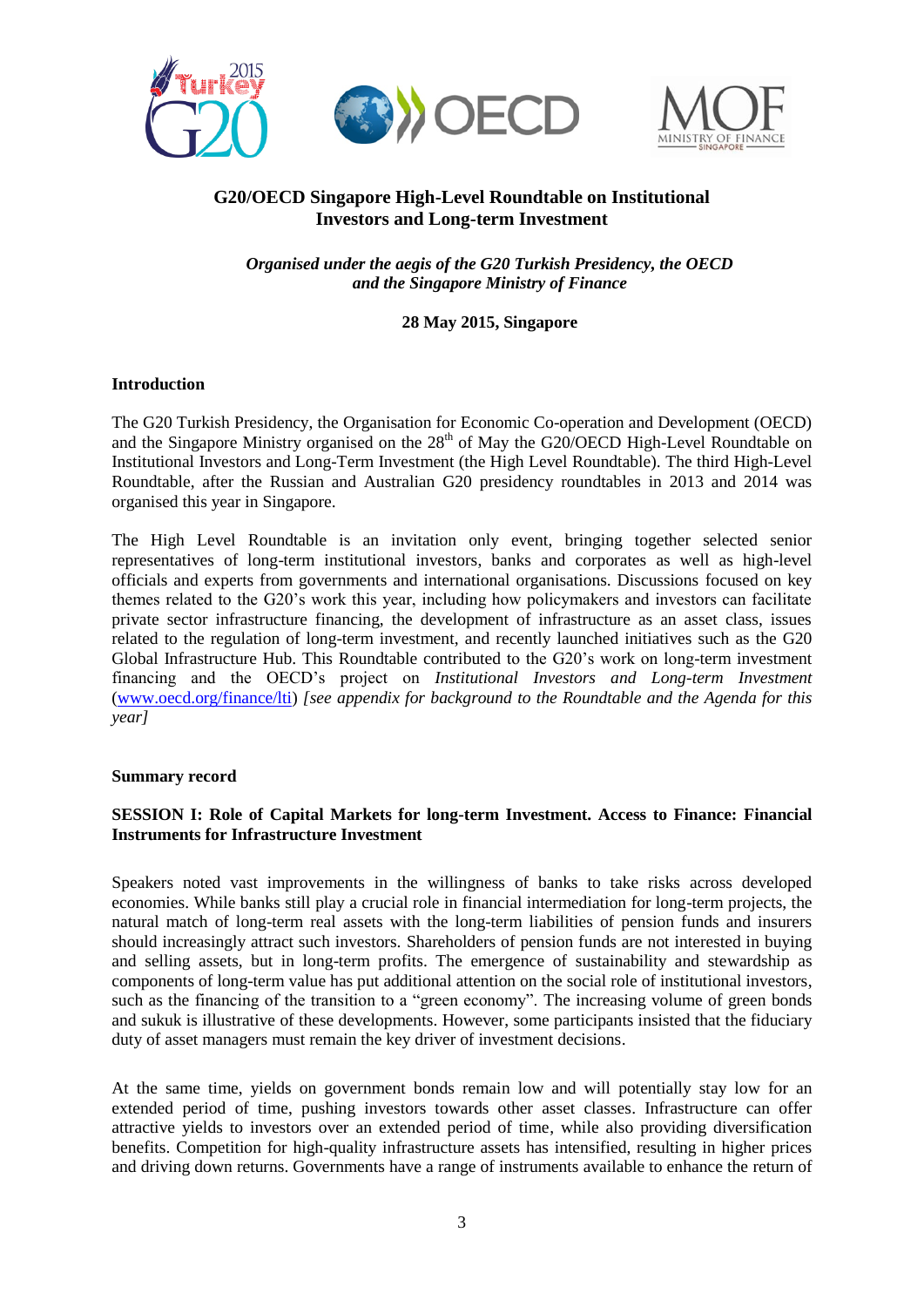





infrastructure assets, but could also support projects through providing technical advice and harmonising regulation across regions and countries.

Moreover, Central banks have been injecting a high amount of liquidity in financial markets. While liquidity remains abundant, only a small fraction of it is channelled towards infrastructure financing due to a series of obstacles.

The lack of bankable projects emerged as a major issue in the discussion. Governments, administrations and project developers have been called upon to join forces with MDBs and other international organisations in order to improve capacity for project preparation. With government finances under pressure in many economies, efficiency of procurement and communication need to be improved to provide a stable and transparent pipeline of projects entailing long-term commitments. Public entities are too often competing with the private sector for viable projects. Privatisation of infrastructure assets provides opportunities in many countries, however governments need to make sure this is done under competitive conditions. Additionally, government should provide a stable regulatory framework conducive for the development of infrastructure businesses.

Speakers said governments should focus on reducing macroeconomic and regulatory risk, while setting the conditions for a competitive market. Limited availability of local currency in some emerging economies has been described as an obstacle, but also as an opportunity to develop derivative markets. Regulatory changes affecting banks and institutional investors also need to reduce uncertainty to avoid unintended consequences for long-term investment. While long-term contracted revenue is interesting to investors, agreements need to be enforceable and transparent. Trust in political commitments to long-term investment plans could be enhanced via a separate treatment of investment in public finances. This would help to avoid a sharp reduction in investments in times of budget consolidation.

Recently introduced financing vehicles such as project bonds, green bonds or sukuk are expected to persist and gain in importance. Panellists noted that there is a need to build expertise and data sources for such investments in order to promote their use. Cooperation between different institutional investors has also been identified as an emerging practice; while duration differences with banks remain, cooperation could be beneficial to both sides.

Finally, as infrastructure remains an opaque market better communication of opportunities to investors and the public would increase exposure. The lack of data and a comprehensive track record of infrastructure investments remains a key challenge. Governments, MDBs and international organisations should share experiences and combine efforts to provide a public database.

#### **SESSION II: Enabling Infrastructure Investment: Addressing the risks**

Governments can reduce political influence by developing independent project pipelines, thus reducing uncertainty. Efficiency of procurement and of the approval process can also be enhanced. Innovative instruments can be used to reduce risks. An independent, rigorous cost benefit analysis of all project stages needs to be carried out to ensure sound fundamentals for each project. High quality, credible PPPs will continually attract private investment.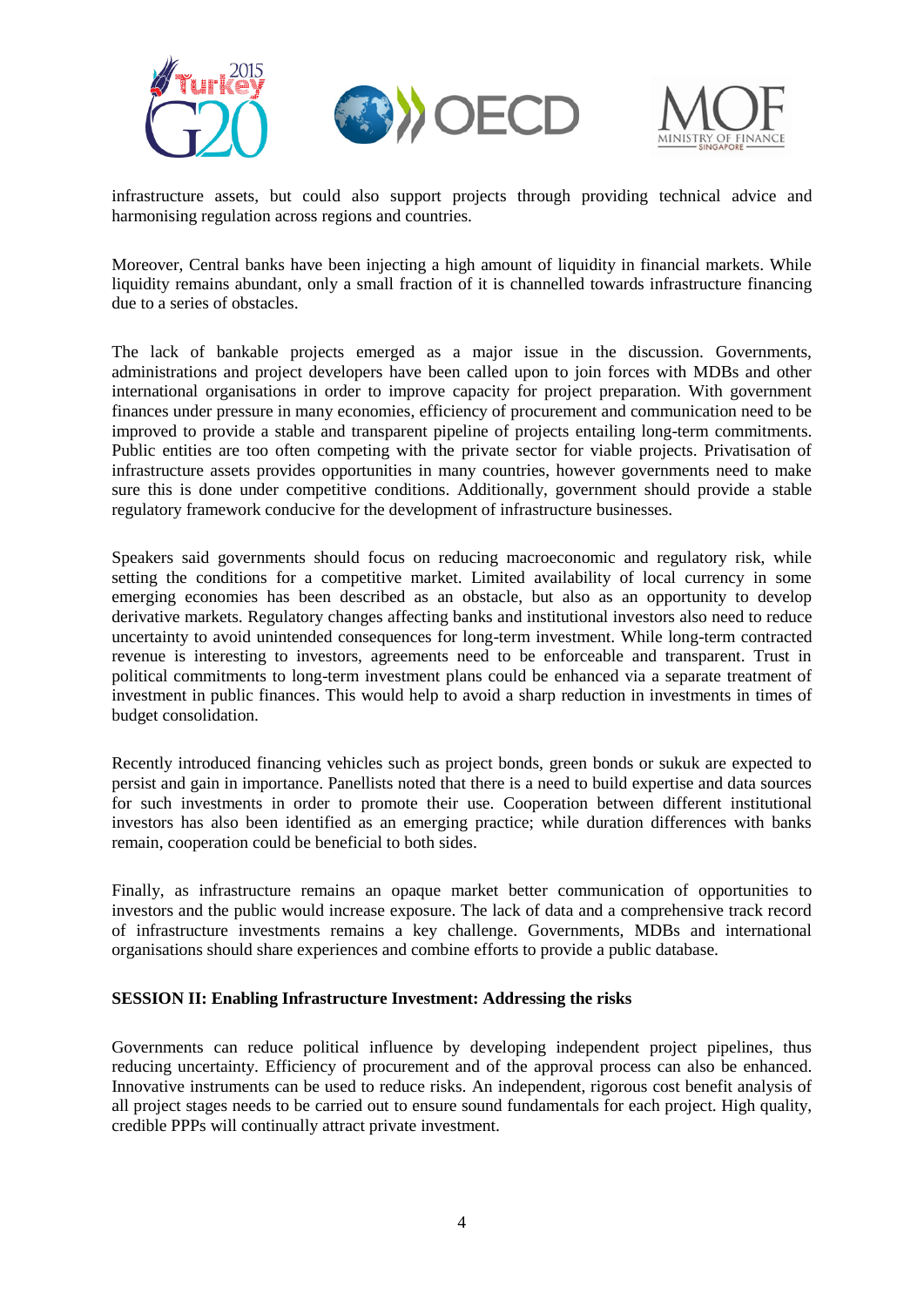

Public instruments to raise project returns and enhance stability of cash flow are not fundamental failures according to speakers and need to be evaluated on project basis. This can be very complex, with important differences between projects. However, to get projects to the market, the creation of an enabling environment should be the priority for the public sector*.* Contracts need flexibility in order for the public sector to be comfortable and avoiding constant renegotiations.

Governments can also mitigate demand risk by reducing affordability constraints through subsidies. Dedicated institutions across government levels could be useful in providing adequate capacity and a level playing field across countries.

It is important to align incentives for the public and private sector by protecting stakeholders in infrastructure assets, but also by protecting consumers and users. Where the public sector protects investors against downside risk, a surplus in cash flows should be shared with the public, possibly through lower user charges or reduced taxes.

In OECD countries the cost of debt is extremely low, while in emerging countries cost of both debt and equity remain high. Companies are buying back shares instead of investing in productive activities. Panellists explained that the returns on equity do not justify the cost of equity, especially in emerging economies. Moreover, the evolution of global value chains has led to an outsourcing of investment risks to emerging markets. The high importance of State owned Enterprises in some developing economies, specifically in the infrastructure sector, heightens exposure to political risk. Emerging markets also tend to have higher capital controls, an obstacle to foreign investment.

Short-termism remains an important issue. Investors tend to disfavour long-term investments because they are seen as riskier; instead focusing is on short-term rents and on risk adjusted performance relative to established benchmarks. Institutional Investors however are looking for long-term investments, creating a theoretical match.

The role of pension funds could also be evolving. At a time when demographic change in most developed countries will lead to lower public pensions for future generations, investing institutional retirement savings to finance long-term projects for the real economy, particularly social infrastructure, might be an option to provide protection to future generations.

Low interest rates in advanced economies could put pension funds and insurance companies under pressure and push them towards alternative assets with a higher yield. This is reflected in evolving asset allocations, where the share of equity is rising. Panellists raised concerns about the lack of data on outstanding bonds and the structure of instruments involved in alternative investments. The intensifying control of commercial bank activities might lead to the accumulation of risks through alternative financial intermediaries, where it is more difficult to track.

### **SESSION III: Infrastructure as an Asset Class: Understanding Institutional Investors potential and Bridging the Data Gap**

Speakers have highlighted the caveats of existing infrastructure indices and datasets, as well as the important need to address the lack of data on infrastructure assets. The benefits would not only be for investors and the industry gaining access to quality benchmarks and track records for portfolio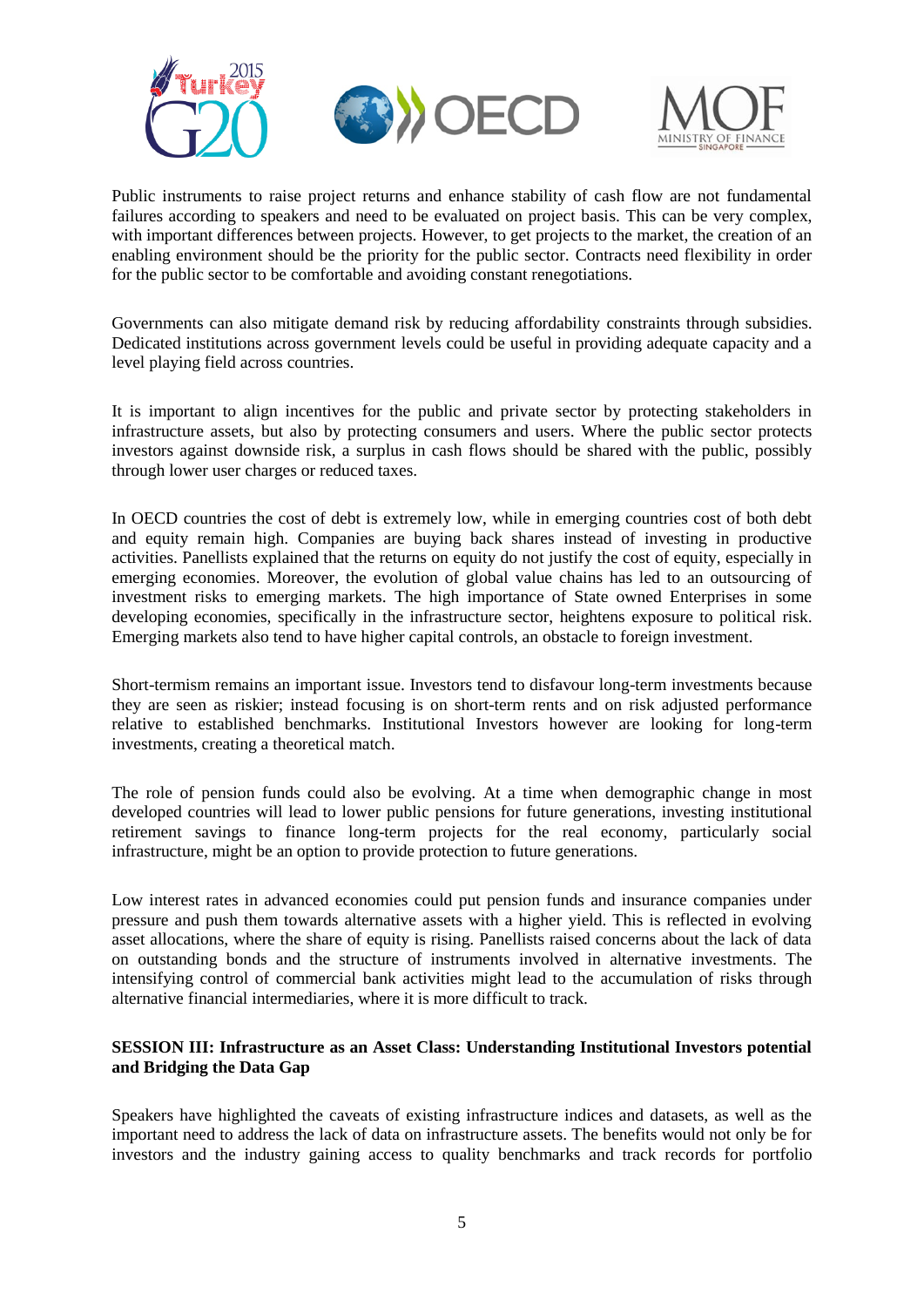





construction. Regulators and governments would also benefit from a data foundation from which to provide better regulation and more efficient concession projects.

The panellists explained infrastructure to be a heterogeneous asset class, and thus inherently difficult to unanimously define as a basis for data collection. Different approaches are being taken to classify infrastructure assets, including according to industrial sector, investment profile or economic nature of the service. Aggregating data across different types of projects might not provide the desired insight; a certain level of segmentation has to be reached. The difference between the asset and the contract as object of evaluation has been stressed. In project finance, ownership of infrastructure usually remains with the public authority, so the contract reached between private and public sector as well as regulation might be driving the performance and thus be the focus of investors. Project finance does not cover all infrastructure investments, however SPV's characteristics are specific and might change little over time, which would allow for a long-term benchmark.

Existing empirical work and industry indices have been discussed. Often concentrated on certain geographies due to limits in data availability, they provide interesting insights. Characteristics often associated with infrastructure are inflation linked returns, long duration, lower default risk, high recovery rate and stable and predictable cash flow allowing high leverage. Differences in geographies persist, notably a longer recovery rate in emerging markets, however better understanding about risk in emerging markets would benefit from data-based analysis. While investors still see opportunities in OECD countries, emerging markets need to undertake institutional changes to attract more private infrastructure investment. Governments need to work with investors to design contracts suitable for both sides.

Privatisation of brownfield infrastructure has also been discussed. Policy makers should look for opportunities to capitalise on private sector efficiency and select responsible, long-term institutional owners. This process has already made available a significant amount of capital to be reinvested in Greenfield infrastructure, and opportunities remain. While social responsibility is certainly a factor, risk adjusted return remains the driving element for asset managers and their clients. Aligning these two elements is of great interest to institutional investors and could yield significant social benefits.

Several initiatives to collect data on infrastructure investment are under way, both from the public and the private sector. Among the metrics to be collected were cited: the internal rate of return at the project level, return levels of large fund managers, EBITDA, discount rates, yields, information on the investment structure and contract arrangements, indicators on structural characteristics of cash flows, asset pricing structure as well as underlying supply and demand factors. Commitments have been made by large investors to provide private data, given adequate treatment of privacy concerns. The exact understanding of how risks of infrastructure projects differ from risks of other investments will substantially enhance the efficiency of risk allocation in the economy.

The need for dialogue between governments and investors on data collection has been highlighted repeatedly in order to benefit both sides. For the public sector a strong data foundation would allow for more efficient regulation, a crucial factor for long-term investment, while also enabling the optimisation of contract design. In the past, national and international regulators have refrained from adapting certain regulations on infrastructure investments because of a lack of data. On the private side, better data would allow for a more efficient investment process and transparent results in terms of benchmark comparison, whilst investors also stand to benefit from revised regulation regarding asset allocation. Discussions are currently under way to address this issue in the design of new regulatory frameworks for institutional investors.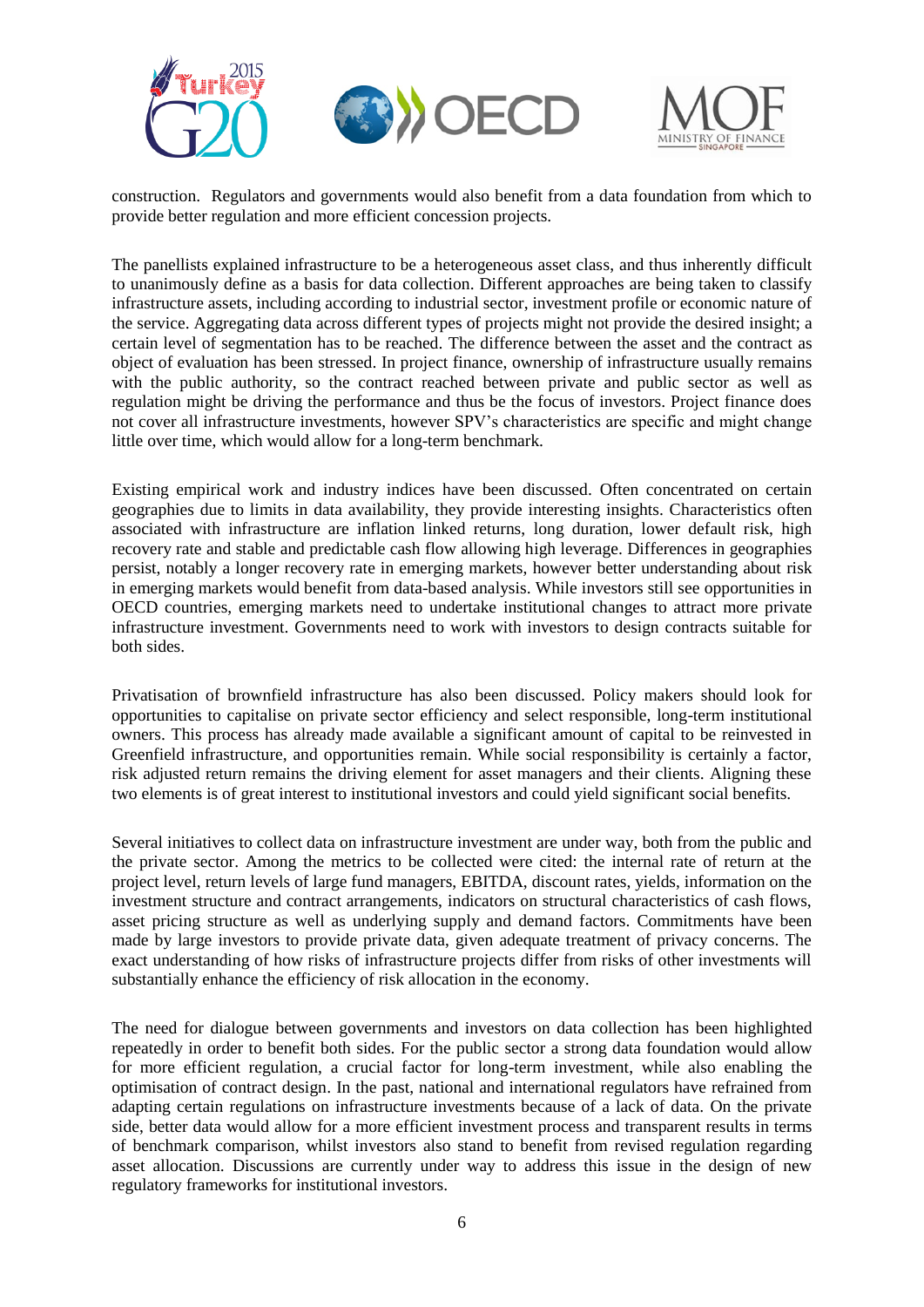

### **SESSION IV: The Current Regulatory Environment for Institutional Investors and long-term investment**

Panellists first expressed differing views on the definition of "long-term", illustrating the difficulty to set a defined time frame across projects, sectors and business models. While for manufacturing businesses the accounting horizon of a single year makes sense, financial products often have longer time horizons requiring regulatory adjustment. Balance sheet elements like "other comprehensive income" can be useful in this respect, providing smoothing options. Investors are aware that this might also introduce volatility from an accounting perspective.

The effects of regulation on the behaviour of long-term investors are very difficult to quantify or predict. FSB research has not found evidence of a negative impact, but it remains a prominent topic of discussion. Solvency II is still being finalised, which creates uncertainty but also provides opportunities for the private sector to get engaged in a productive way. The capital treatment of an investment depends on the underlying asset. If it is intangible, regulatory cost of capital is generally higher. To better understand the characteristics of infrastructure investments it is necessary to make data available for study, which can provide the basis for differentiated and efficient regulation. Taking into account the business model of various investors is also important.

Using mark-to-market accounting for assets and liabilities is a challenging endeavour – especially for liabilities. The main concern of a company is the result reported on the balance sheet, which might be distorted by mark-to-market valuation of long-term assets or liabilities. The treatment of infrastructure in this context remains an issue. Constructing infrastructure trusts similar to REITs for brownfield assets with contracted revenue was mentioned as a possible alternative: this would provide a securitised structure traded on exchange markets with transparency and disclosure requirements, facilitating exits and capital recycling. Liquidity might be less important to the asset owner if the intended holding period is very long. Discounting future cash flows also introduces uncertainty since the calculated discount rate will be a determining factor.

Speakers have raised credibility issues, given that government has significant influence on national regulatory bodies. Short-term electoral cycles and the resulting potential short time-horizon of selected policies are inconsistent with long-term commitments by investors. Investors are not comfortable with the reliability of single governments. International institutions might be able to provide additional assurances in this respect through principles and guidelines to which governments can commit; however the majority of such measures do not go as far as legally binding measures. Events such as the G20/OECD High-Level Roundtable on Institutional Investors and Long-term Investment have been identified as positive steps in this regard, engaging policy makers and investors. Studying the long-term effects of a breach of contract by the public authority on the terms of subsequent agreements with the public sector might help to understand the costs of such events, however this would require data disclosure.

## **SESSION V: Investment in Emerging and Low Income Countries**

Panellists debated what can be done to attract more private investment in Emerging and Low Income Countries, particularly in infrastructure.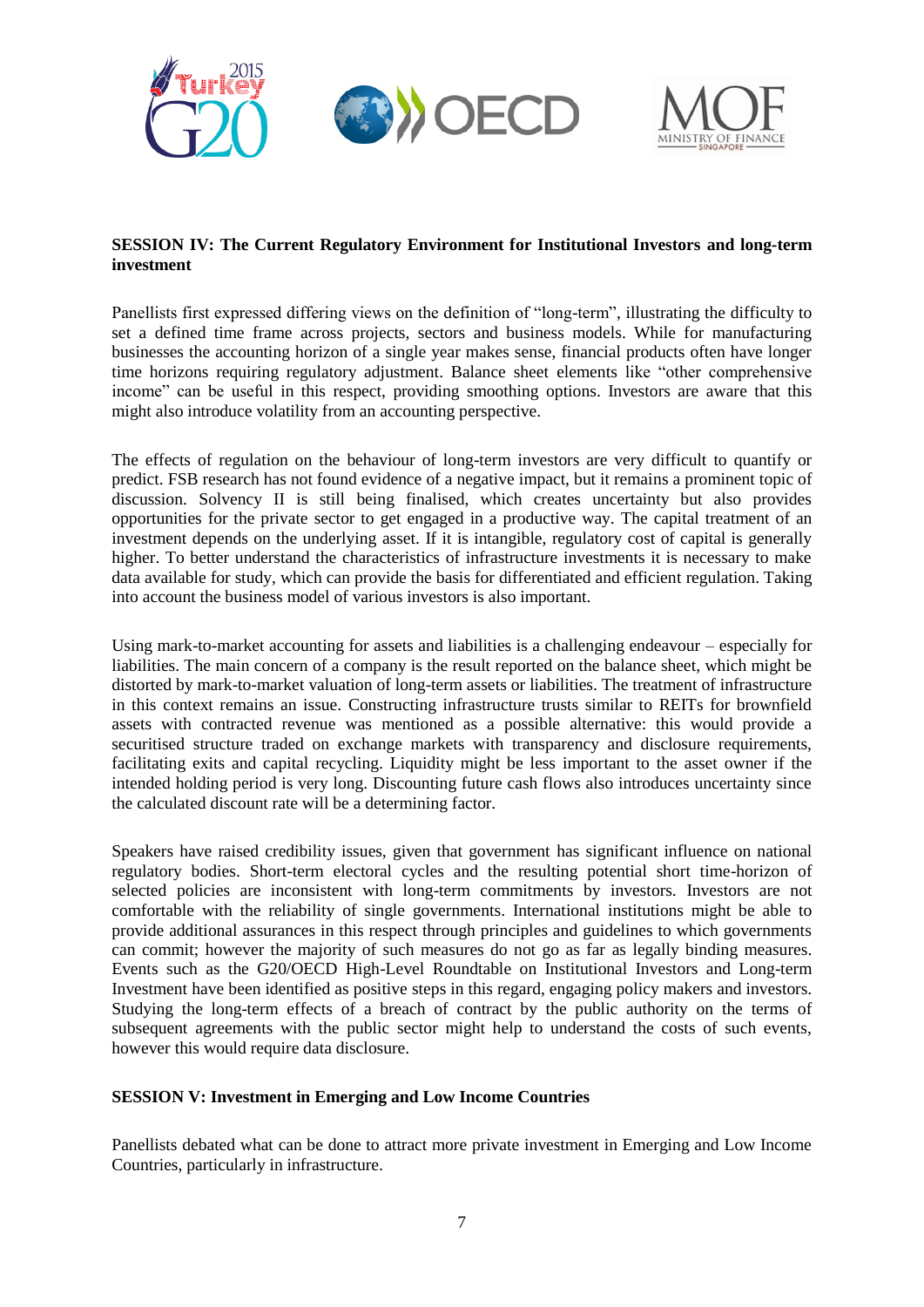



In emerging and developed economies alike the first issue to be addressed, even before regulation, is consensus about involving private capital in infrastructure finance. This question needs to be settled beyond the time horizon of electoral cycles and outcomes are especially volatile in emerging markets and low-income countries. Governments seem to have difficulties convincing the public of the benefits of including the private sector, while also being unable of reaching a stable agreement on the parameters of private participation. This effectively prevents a stable basis for investor confidence in public commitment and for the development of a stable project pipeline.

Relationships have been stressed as particularly important in developing regions. Familiarity with domestic markets and proceedings is a crucial concern for large scale foreign institutional investors, often trying cooperation with local strategic partners to invest directly. Involvement of well-known partners also facilitates public support of the project in the investor's domestic market. The concept of "anchor investor" thus is of particular importance in developing economies.

Projects preparation remains expensive and takes more time in developing economies, increasing the risk of regulatory changes before the project even comes to market. Offering technical assistance and capacity building opportunities to local governments is important. The efforts of MDBs and international organisations in this respect have been welcomed by the panel. Efforts should continue to standardise contracts and educate public and private sector decision makers. Speakers raised concerns that while infrastructure needs in developing countries are growing, the number of bankable projects remains limited.

The increased risk of corruption in emerging economies and low income countries has been recognised by speakers, while not being exclusive to those regions. ESG issues are a rising topic across the globe, but are evaluated with increased scrutiny for projects in emerging economies. Where foreign institutional investors consider participation in a project, they often negotiate ESG matters upfront with the domestic majority shareholder and define binding agreements in contracts. An investor will always compare the situation in a given country to the reality in the domestic market. Governance standards, transparency requirements and due diligence have to be even higher in developing economies in order to attract foreign capital. Governments have made efforts in this respect. Pension funds in OECD countries face increased pressure by the public to emphasise environmental sustainability and governance in their investment decisions: in some instances public opinion can be more limiting than regulation. Projects in developing countries need to meet ESG requirements in order to attract large scale institutional investors.

OECD economies can also foster investment in developing economies by providing a set of good practices and testing new financing instruments. Promoting the use of capital markets to finance infrastructure in developed economies can allow investors to gain valuable experience and familiarise themselves with the asset class, while potentially freeing up bank capital to be invested in other regions. According to some policy makers should encourage projects to get publicly rated after a certain time and promote disclosure of information in order to build a track-record of private engagement. Institutional investors with positive experiences in OECD countries might then be more inclined to invest in emerging and low income countries.

While attracting foreign capital is important for emerging and low income countries, speakers stressed the need to develop local capital markets. Exchange rate volatility remains an important risk in developing economies, thus policy makers should not only rely on foreign capital to finance long-term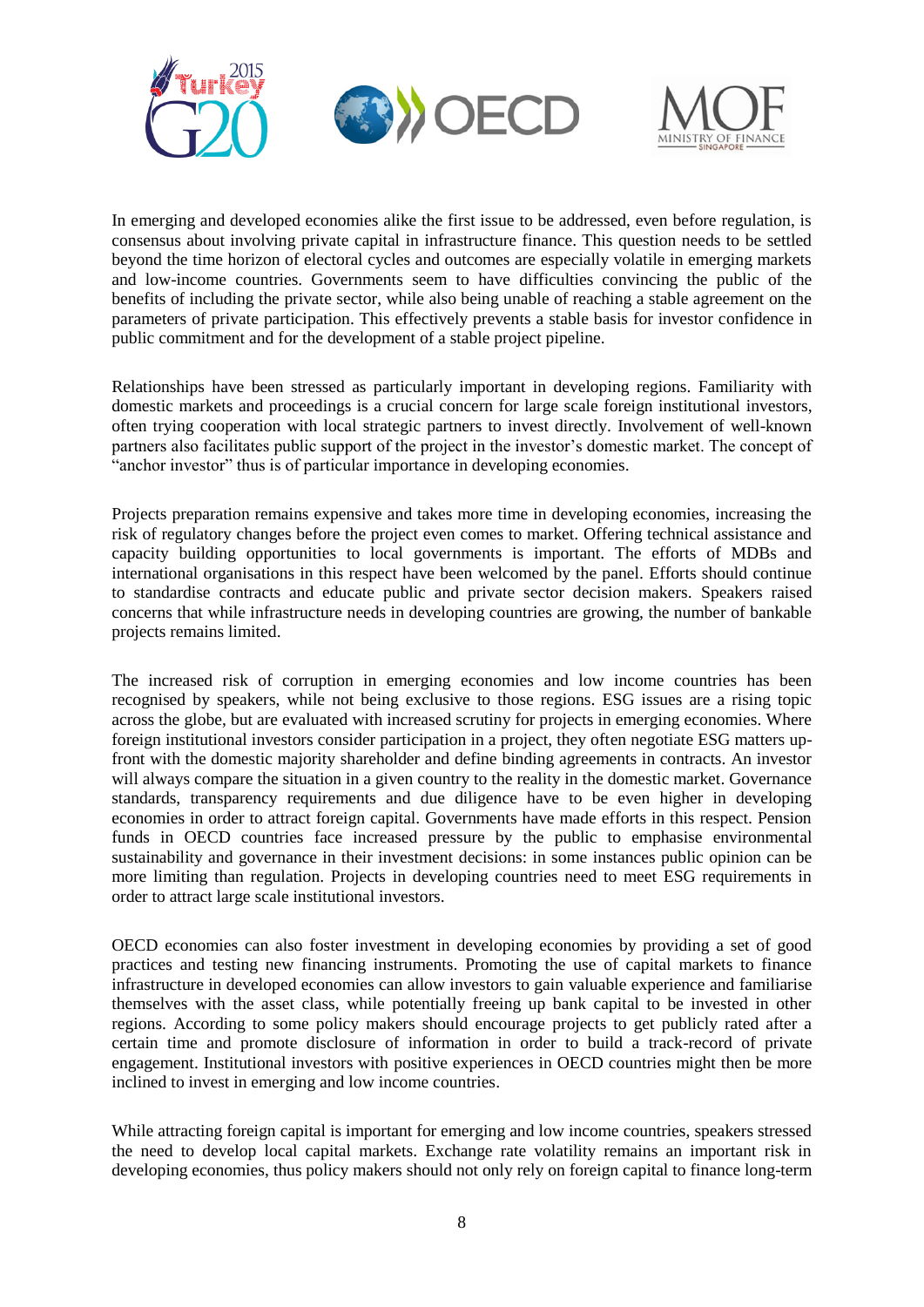





investment. MDBs and international institutions are working with national governments to deepen local capital markets.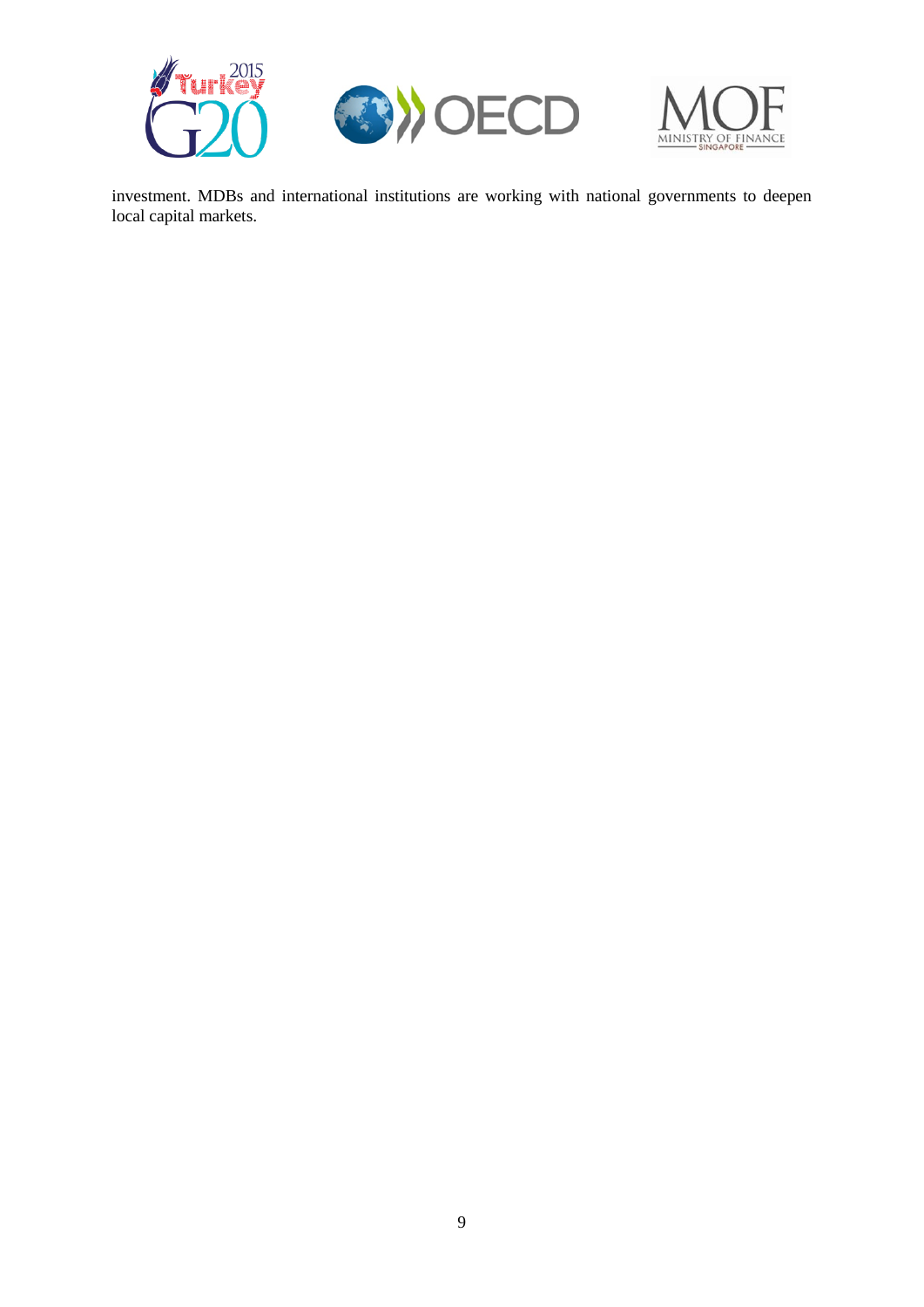

#### **Annex A. Background to the High Level Roundtable**

Leaders of G20 countries, at their meeting in St Petersburg in September 2013, endorsing the G20/OECD High-Level Principles on Long-term Investment Financing, asked their Finance Ministers and Central Bank Governors to identify approaches to their implementation working with the OECD and other interested participants by the next Leaders' Summit, in November 2014 in Brisbane, Australia. Follow up work is being carried out by the new G20/OECD Task Force on Institutional Investors and Long-term Financing and will be based on work undertaken for the OECD Long-term Investment project.

The Task Force and the latest research produced by the OECD project on Institutional Investors and Long-term Investment were presented at the G20/OECD High-Level Roundtable on Institutional Investors and Long-term Investment "From problems to solutions: policy measures to address constraints in long-term investment" organised by the OECD together with the G20 Russian Presidency and held on 28 May 2013 at the OECD Conference Centre in Paris.

Building on this first high Level Roundtable, in 2014 the G20 Australian Presidency decided to organise the high-level roundtable with the OECD: "From solutions to actions: implementing measures to encourage institutional long-term investment financing". The meeting was co-hosted by Singapore Ministry of Finance.

In 2015, the G20 Turkish Presidency, the OECD and the Singapore Ministry of Finance organised on the  $28<sup>th</sup>$  of May the third High Level Roundtable based as last year in Singapore.

The OECD has been making contributions to this global initiative through its project on "Institutional Investors and Long-term Investment", launched in February 2012, building on long-standing work [\(www.oecd.org/finance/lti\)](http://www.oecd.org/finance/lti). The aim of the project is to promote long-term investment (LTI) such as infrastructure addressing both potential regulatory obstacles and market failures.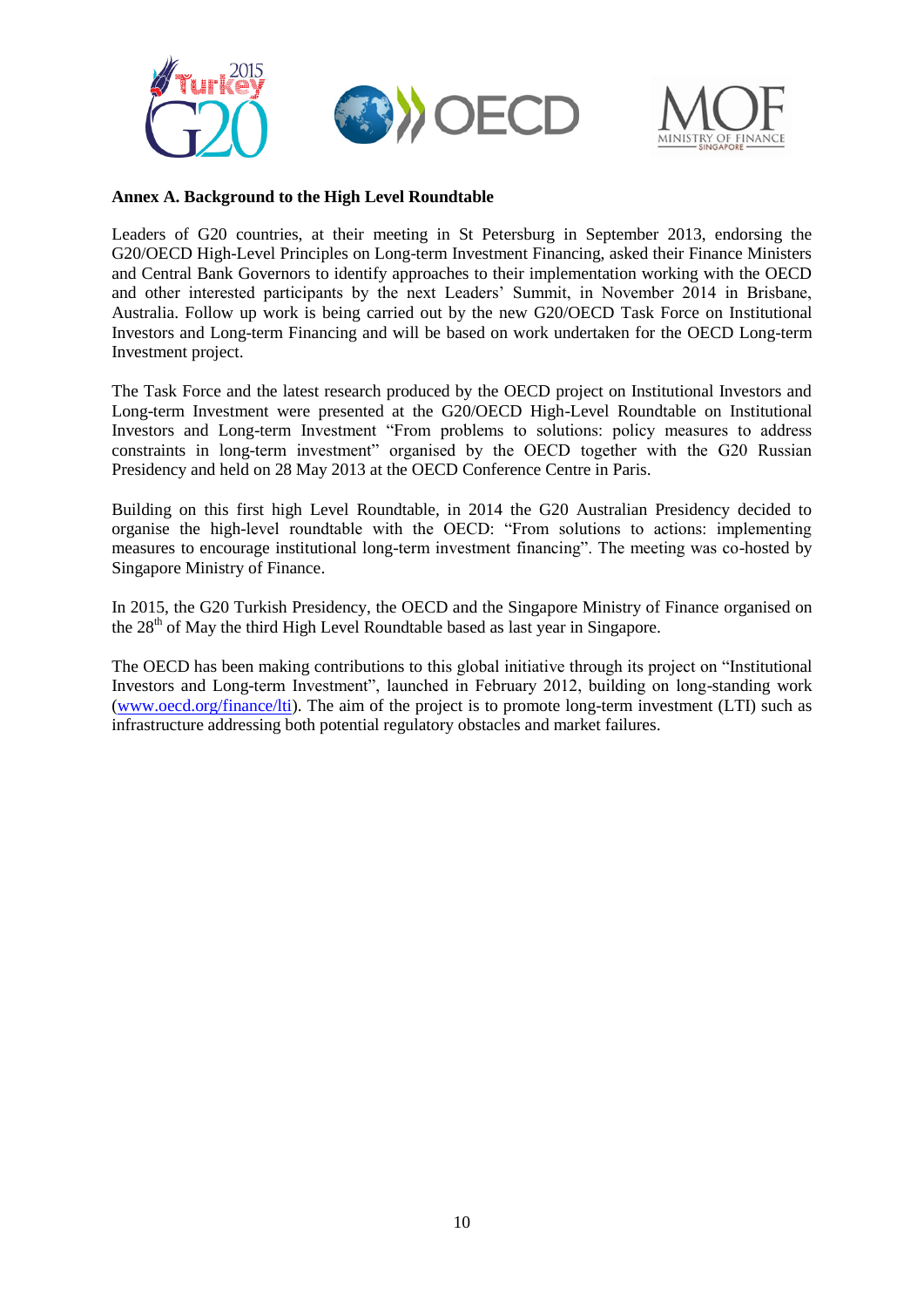





# **Annex B. G20/OECD Singapore High-Level Roundtable on Institutional Investors and Long-term Investment**

# **28 May 2015, Equarius Hotel, Resort World, Singapore**

**Agenda**

| 8.30-9.10                  | <b>Breakfast and registration</b>                                                                                                                                                                                                                                                                                                                                                                                                                                                                                                                                                                                                                                                                                                                                 |
|----------------------------|-------------------------------------------------------------------------------------------------------------------------------------------------------------------------------------------------------------------------------------------------------------------------------------------------------------------------------------------------------------------------------------------------------------------------------------------------------------------------------------------------------------------------------------------------------------------------------------------------------------------------------------------------------------------------------------------------------------------------------------------------------------------|
| 9.10-9.20                  | <b>Opening remarks</b><br>Yee Ping Yi, Deputy Secretary of Finance, Singapore                                                                                                                                                                                                                                                                                                                                                                                                                                                                                                                                                                                                                                                                                     |
| 9.20-10.35                 | SESSION I: Role of Capital Markets for long-term Investment. Access to Finance: Financial<br>Instruments for Infrastructure Investment                                                                                                                                                                                                                                                                                                                                                                                                                                                                                                                                                                                                                            |
|                            | Moderator: André Laboul, Deputy Director, Directorate For Financial and Enterprise Affairs, OECD<br>Paulo Correa, Secretary for Economic Affairs, Minister of Finance, Brazil<br>$\bullet$<br>Sara Bonesteel, Managing Director, Head of Portfolio, Prudential<br>Jan Mischke, Senior Fellow, McKinsey Global Institute<br>$\bullet$<br>Matthew Vickerstaff, Global Head of Structured Finance, Société Générale<br>$\bullet$<br>Colin Melvin, Chief Executive Officer, Hermes EOS<br>$\bullet$                                                                                                                                                                                                                                                                   |
| 10.35-10.50                | <b>Coffee Break</b>                                                                                                                                                                                                                                                                                                                                                                                                                                                                                                                                                                                                                                                                                                                                               |
| 10.50-11.55<br>11.55-12.15 | SESSION II: Enabling Infrastructure Investment: Addressing the risks<br>Moderator: Claus-Michael Happe. Head of Division, Federal Ministry of Finance, Germany<br>Elaine Buckberg, Deputy Assistant Secretary for Policy Coordination, United States Treasury<br>$\bullet$<br>Flavio Romano, Principal Regulatory Economist, Telstra Corporation Limited<br>Cledan Mandri-Perrott, Head of Infrastructure Finance and PPP, Singapore, The World Bank<br>$\bullet$<br>Group<br>Edoardo Reviglio, Chief Economist, Cassa Depositi e Prestiti, Club of Long-term Investors<br>$\bullet$<br>John Holmes, Senior Vice President, Asia Infrastructure Practice, Marsh (Hong Kong) Limited<br>$\bullet$<br><b>Special Session on OECD Business &amp; Finance Outlook</b> |
|                            | Adrian Blundell-Wignall, Director, Directorate for Financial and Enterprise Affairs & Special Advisor on<br>Financial Markets to the Secretary General, OECD                                                                                                                                                                                                                                                                                                                                                                                                                                                                                                                                                                                                      |
| 12.15-13.15                | Lunch                                                                                                                                                                                                                                                                                                                                                                                                                                                                                                                                                                                                                                                                                                                                                             |
| 13.15-14.35                | SESSION III: Infrastructure as an Asset Class: Understanding Institutional Investors potential and<br><b>Bridging the Data Gap</b><br>Moderator: Raffaele Della Croce, Lead Manager, Long-term Investment Project, OECD<br>Frederic Blanc-Brude, Research Director, EDHEC Risk Institute-Asia<br>$\bullet$<br>Julia Prescot, Partner, Meridiam Infrastructure<br>$\bullet$<br>Brett Himbury, Chief Executive Officer, IFM Investors<br>$\bullet$<br>Terry Fanous, Managing Director, Project and Infrastructure Finance, Moody's<br>$\bullet$<br>Anthony De Francesco, Executive Director, MSCI<br>$\bullet$                                                                                                                                                      |